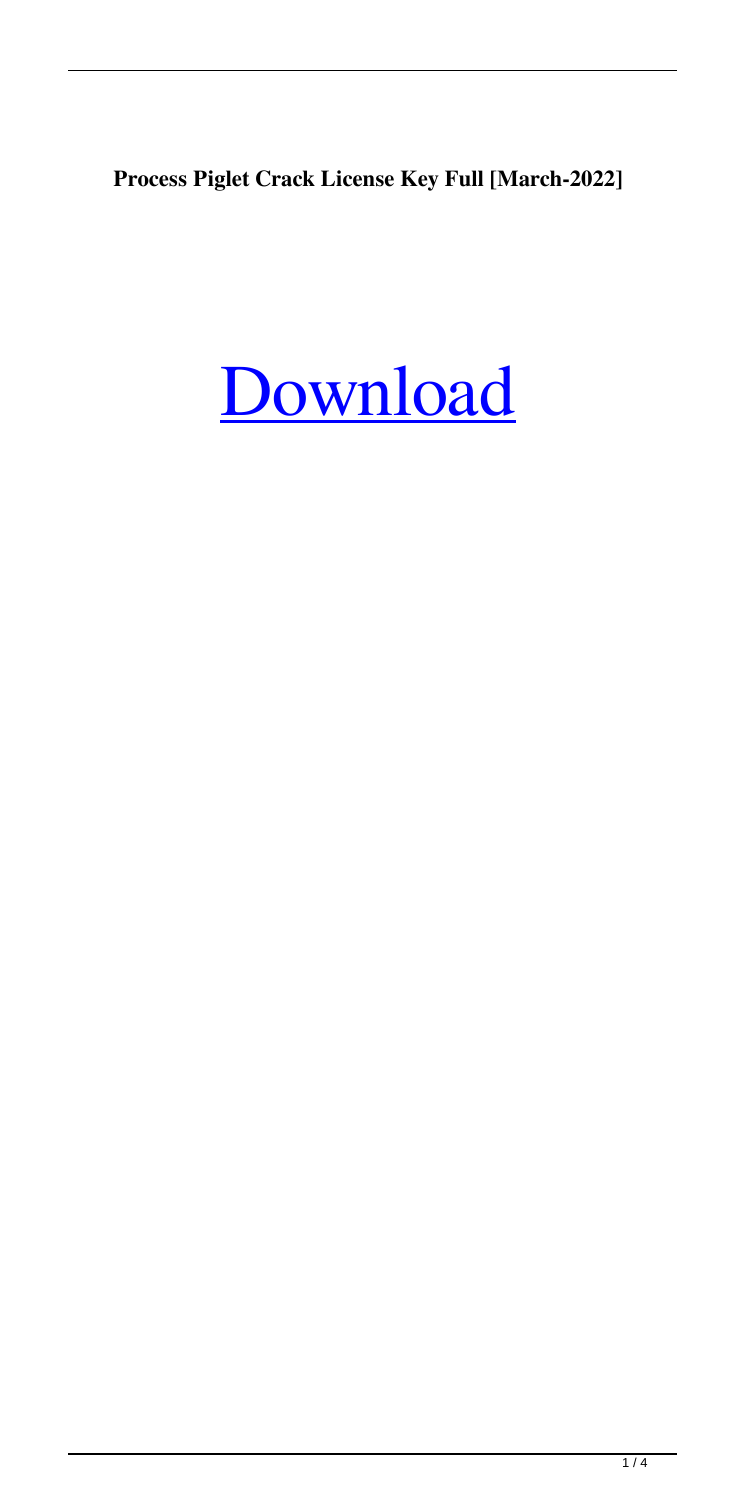### **Process Piglet Crack + Full Version (Final 2022)**

Process Piglet can help you avoid computer slowdown due to unexpectedly high RAM usage by monitoring the open programs and launching them until they are out of RAM. When you run a lot of programs at the same time, it might be quite difficult to keep an eye on the RAM level each utility requires, so you might end up with a non-responsive or even a crashed PC before you get a chance to do anything. Process Piglet can help you avoid these situations by monitoring the open processes and displaying an alert whenever they use too much memory. You simply need to open the application, then start launching all the others programs you typically run on a regular day - Process Piglet analyzes each of the process for 30 seconds so as to calculate how much RAM, on average, it needs to function properly. At this point, you can minimize Process Piglet to the system tray and mind your own business, as it does not require any user input; you can also set it to run at Windows startup, so you no longer need to manually launch it. The app will simply display a notification whenever one of the monitored process starts using too much RAM, thus offering you the possibility to analyze, then terminate or restart it. This way, your computer will remain responsive and its overall performance will not be affected, no matter how many software utilities you are running. Additionally, you can also create a list with all the applications you want to be ignored by Process Piglet, as well as enable an audio alert that will be played whenever a notification is displayed. To wrap it up, Process Piglet can prove to be a reliable and handy software solution for all those who want to be in control of how much RAM their apps use, so as to prevent their PC from slowing down or even crashing. FILED NOT FOR PUBLICATION APR 24 2016

#### **Process Piglet Crack +**

Monitor and analyze the system memory usage of each running process, alerts when an application needs to run under low memory conditions A friendly application designed to prevent your computer from slowing down as you launch so many applications that they end up using all the available memory. This softwares helps you keep track of all the running applications and shows an alarm when a process exceeds your available RAM. Process Piglet Product Key can monitor every running process, as well as create a list to ignore processes you dont want to be monitored. You can also create a sound alarm to help locate the application when it exceeds the memory limit. WinUtilities - Task Manager for Linux (GTK+/Cairo/OpenGL): WinUtilities is a full-fledged replacement for the original Linux 'top' utility. WinUtilities also provides a detailed report on each program and its associated information, as well as provides a means of visualizing the data.WinUtilities features: \* Reports - These reports can be viewed at the status window, and also by their own. \* Detailed information - Each program is listed in the status window, along with its properties. \* System Monitor - A graphical representation of the system resources. \* Processes - A process can be added, or removed (from the definition, as well as from the active list). \*... And many others PineappleStack - a Free and Easy Task Manager: PineappleStack is a task manager for Linux & Unix. PineappleStack allows you to create your own menu items, and allows you to save and load configurations. Features include: \* Show Open Applications \* Show Application Running When They Were Last Closed \* Show Not Started Applications As Stack Items \* Show a Process Tree \* Monitor Memory Usage \* Shutdown, Reboot, Logout and Hibernate GraphicsMagic - a dark-themed task manager for Linux GraphicsMagic is an easy-to-use, feature-rich task manager for your Linux distributions. The goal is to make the task manager more intuitive for users new to Linux. It aims to be a successor to the popular GNOME-Panel applet, but with a lot of new features. Panic Alarm - Linux Task Manager: Panic Alarm is a graphical application for the linux operating system which provides a simple means of task management. Alert messages, usually indicating a system running at the wrong priority or otherwise unable to perform the a69d392a70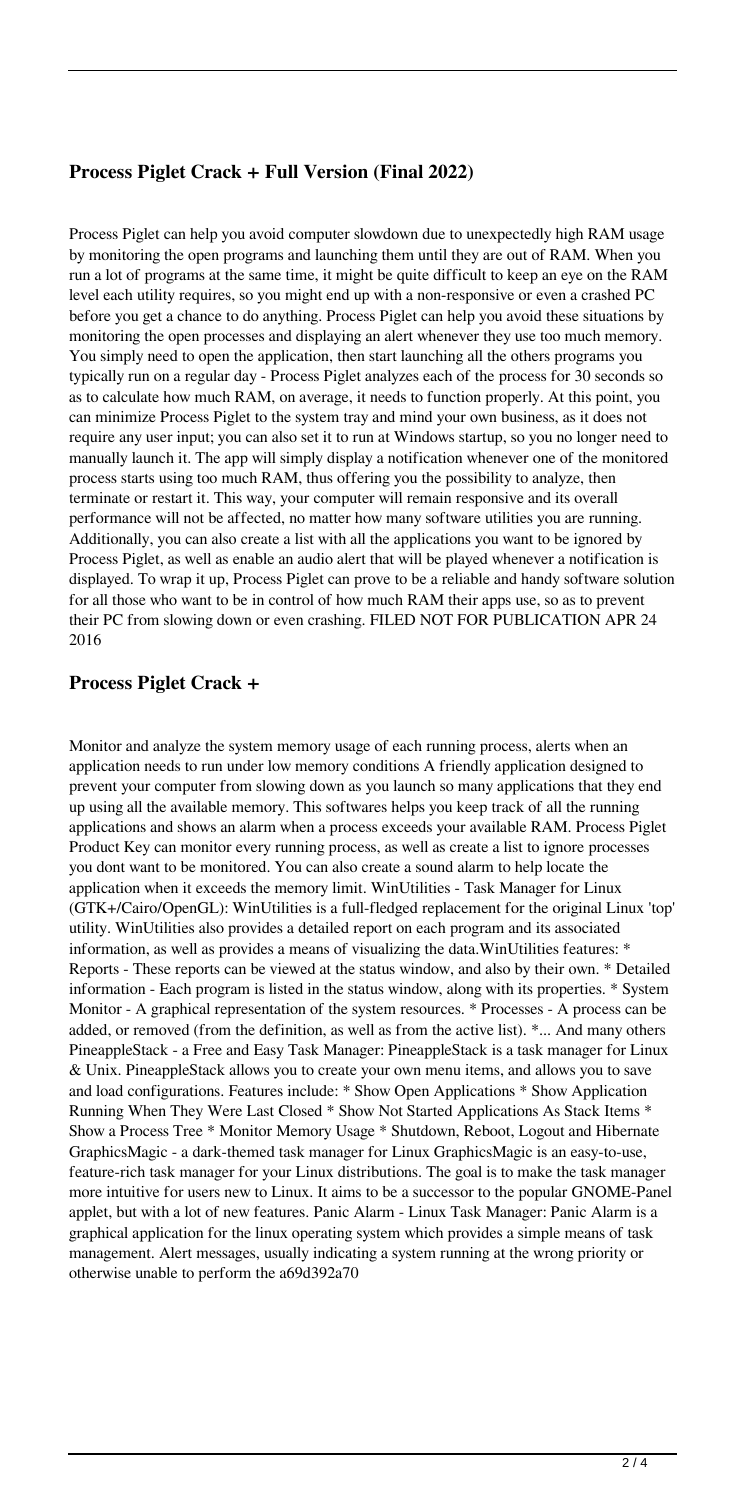## **Process Piglet (April-2022)**

Process Piglet was designed to provide the users with the ability to prevent their PC from slowing down or even crashing by monitoring how much memory individual applications use. Process Piglet is a freeware software utility which offers you the ability to easily prevent your computer from slowing down or even crashing by monitoring how much RAM individual applications use, so that you can prevent individual applications from exceeding a certain size. You can then allow or deny the CPU and Kernal Scheduler to allocate more memory to the applications. Process Piglet is a simple, efficient and easy-to-use application that does not require any user input and works on Windows 2000/Windows XP, Windows Vista, Windows 7, Windows 8. You can set Process Piglet to launch automatically at Windows startup. This way you no longer need to manually start Process Piglet and you can simply sit back and enjoy the free services it provides. Process Piglet Features: Process Piglet is a powerful process monitoring utility that monitors every running process on your PC and provides an alert whenever the memory allocated to a process is being exceeded, so you can easily stop it from crashing. Whenever a process is being monitored, Process Piglet notifies you by displaying a new notification in the notification area. You can also choose to display notifications only when the monitored process is being used for long than a specific duration, such as 30 seconds or 1 minute. Process Piglet also offers you the ability to choose whether you want to allow the Kernel Scheduler or not to allocate more memory to the processes it is monitoring so you can easily decide how much RAM each of the processes should be allowed to use. Process Piglet also lets you set a custom alert sound that will be played whenever it detects that an alert has been received by you. You can easily create a list of the applications you want to ignore, so that you no longer receive any notifications from Process Piglet. Process Piglet is so easy to use that even if you are not tech savvy, you can easily figure out how to use it and enjoy the benefits of its functionalities. Note: Windows XP Home Edition is not supported. Step 3: In the alert area, right click on any application to see the list of actions you can perform on it. Step 4: Click on "Close the alert". Fees: No monthly or annual fees. Process Piglet Pro version 1.0.0.1495 will NOT work on Win XP home edition. Process

#### **What's New in the Process Piglet?**

Process Piglet is a utility for Windows that monitors the program usage in order to display a pop-up warning. When the notification is displayed, you can click the link provided or open Process Piglet and select the process whose RAM consumption you want to analyze. You can even specify that you want the application to be ignored, so as not to be bothered by the notifications. Alternatively, you can select to be notified with a sound every time the notification is shown. Although this is a free application, it does not restrict the number of installed programs and it displays a small icon in the system tray once it's running. Process Piglet Key Features: - 100% Free Software; - Display a pop-up window whenever a program starts consuming too much RAM; - Preserve the appearance of the taskbar even if there are no processes displayed; - Configurable monitor intervals for the first, second and third processes; - Configurable notification intervals for each process; - Supports multiple CPU architectures: x86, x64, ARM; - Configurable notification volume; - Configurable installation folder; - Hotkeys; - Supported languages: English, Spanish, German, French, Portuguese, Russian, Italian, Dutch, Polish, Czech, Slovakian, Indonesian, Hungarian, Chinese (Simplified) and Turkish; - Compatible with all the latest Windows versions (7/8/10); - Small size; - Compatible with all the most used browsers; - Easy to use, even for beginners; - No third-party software required; - No software installation; - Works with all the most used browsers; - There are no restrictions; - Available in several languages. This free program is part of the software collection of the site www.Freeware-Search.com ( Software Collection ).WITH the United States of America about to quit the Paris climate agreement, the mood is grim within the planet's greatest green machine. At the G7 summit, in the Charlevoix hotel in the Canadian province of Quebec on June 9th and 10th, the assembled heads of the world's biggest economies decided to stick to current commitments, and were themselves keen to agree on new ones. At the heart of the G7 is the principle of growth. All that good stuff to be had as the result of trade and trade in good times and bad, combined with science. And there is